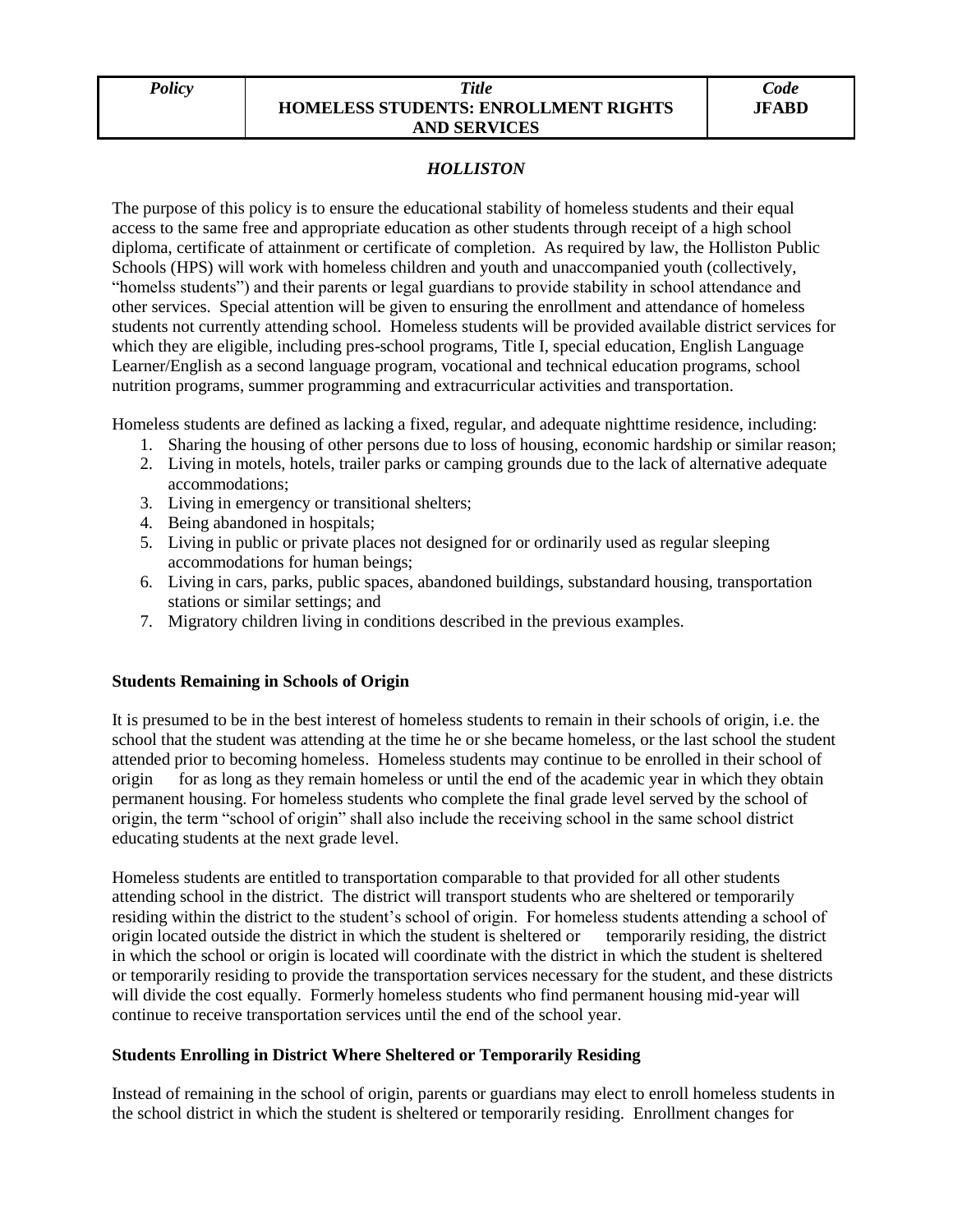|homeless students should take place immediately. Accordingly, the district will provide transportation services to school in a manner comparable to the transportation provided for all other students in the district.

If there is an enrollment dispute, the student shall be immediately enrolled in the school in which enrollment is sought, pending resolution of the dispute. The parent or guardian shall be informed of the district's decision and their appeal rights in writing. The district's liaison will carry out dispute resolution as provided by state rule. Unaccompanied youth will also be enrolled pending resolution of the dispute. If the student does not have immediate access to immunization records, the student shall be admitted under a personal exception. Students and parents/guardians should be encouraged to obtain current immunization records or immunizations as soon as possible, and the district liaison is directed to assist. Records from the student's previous school shall be requested from the previous school pursuant to district policies. Emergency contact information is required at the time of enrollment consistent with district policies, including compliance with the state's address confidentiality program when necessary.

If homeless students are unable to provide written proof of their shelter or temporary residence in the district, the homeless liaison will work with the parent/guardian seeking enrollment to determine homelessness. Information regarding a homeless student's living arrangement shall be considered a student education record, and not directory information. Records containing information about the homeless student's living arrangements may not be disclosed without the consent of the parent/guardian or satisfaction of another student-privacy related exemption.

### **Dispute Resolution**

If the district disagrees with a parent or guardian's decision to keep a student enrolled in the school of origin and considers enrollment in the district where the student is sheltered or temporarily residing to be in the student's best interest, the district will explain to the parent, in writing and in the primary language of the home or parent/guardian preferred language, the rationale for its determination and provide parent/guardian with written notice of their rights to appeal the district's determination to the Massachusetts Department of Elementary and Secondary Education (DESE). Pending any such appeal, the student should remain enrolled in the school selected by the parent or guardian, receiving transportation to school and access to other available services and programs.

The Massachusetts Department of Elementary and Secondary Education's Advisory on Homeless Education Assistance contains additional information about educating homeless students and the link: http:/www.doe.mass.edu/mv/haa/mckinney-vento.docx

#### **Homeless Liaison**

The superintendent shall designate an appropriate staff person to be the district's liaison for homeless students and their parents/guardians. The district's liaison for homeless students shall coordinate with local social service agencies that provide services to homeless children and youths and their parents/guardians, other school districts on issues of transportation and records transfers; and state and local housing agencies responsible for comprehensive housing affordability strategies. This coordination includes providing public notice of educational rights of homeless students in locations such as schools, family shelters, and soup kitchens. The district's liaison will also review and recommend amendments to district policies that may act as barriers to the enrollment of homeless students. The liaison shall ensure district staff receive professional development and other supports on issues involving homeless students.